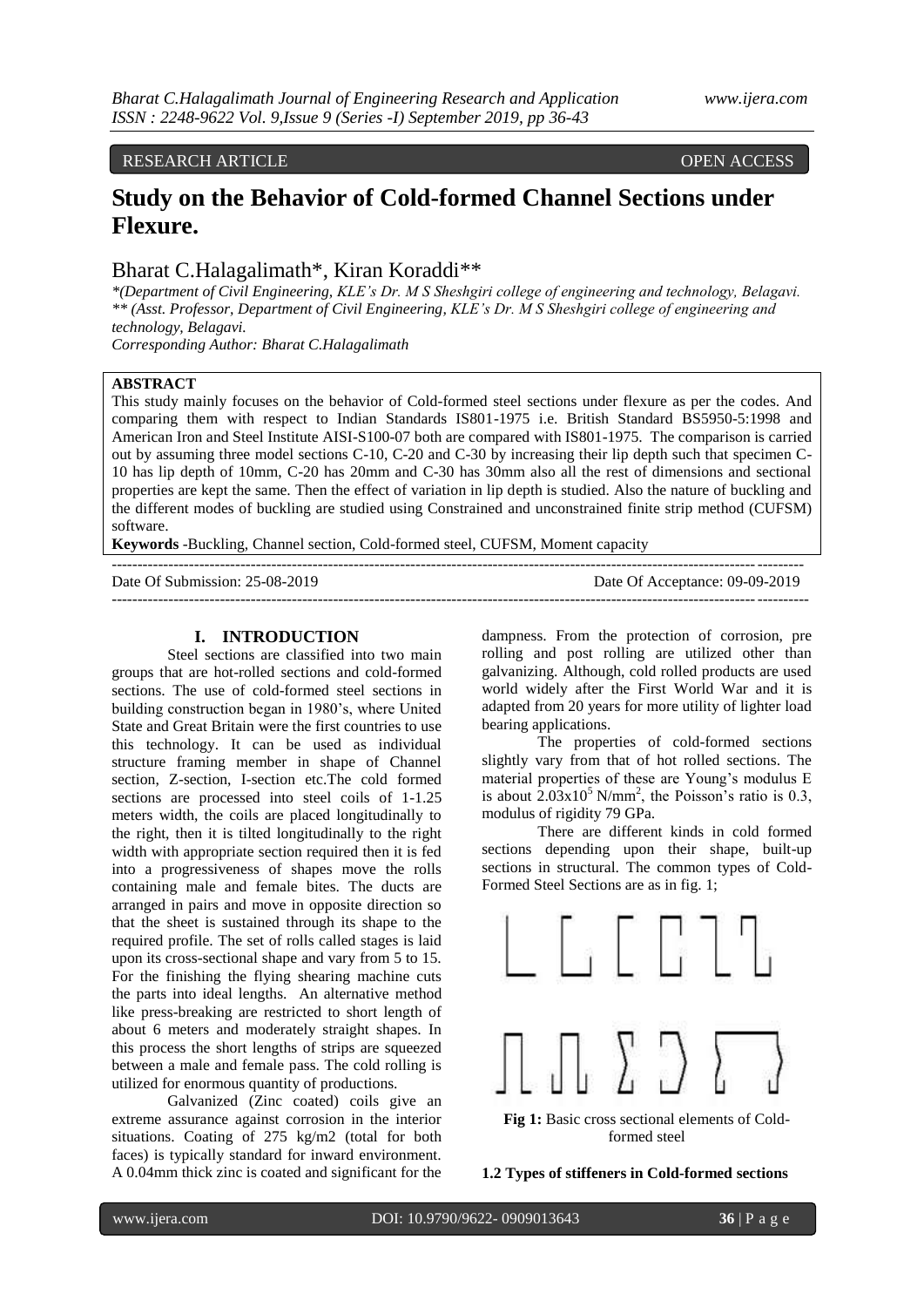In cold-formed steel sections, the element which is supported along both its longitudinal edges is called a stiffened element. There are two types of stiffener that is "edge stiffener" which is located at the edge of the element and the other one is called 'intermediate stiffener' which is located internally within a plate. The edge stiffener must possess sufficient rigidity or else it may buckle perpendicularly to the plane of the element to be stiffened. Intermediate stiffeners are extensively used in cold steel member. As with edge stiffeners, the intermediate stiffeners essentially have satisfactory rigidity to avoid deflection in the element in the area of the stiffener.



**Fig 2:** Types of stiffened sections that stiffened at different locations in Z section  $\& C$  sections [1]

#### **1.3 Behavior of Cold-formed steel**

The characteristic behavior of any cold formed light gauge sections is that it more susceptible to buckling.



**Fig 3:** Typical signature curve of buckling of Coldformed steel derived using CUFSM[2]

 Local buckling take place where the axis of the member is not distorted, but the buckling component compromises strength of the cross section. It is an exceptionally important factor of

cold-formed steel sections on account of the fact that the very thin elements used regularly buckle before yielding. The thinner the plate, the inferior will be the load at which buckles will form. The distortional buckling comprises both rotational and translational at the corners of the translation. It occurs when the cross section is fragile in torsion and these usually apply to open sections whose thickness is thin. Thinwalled flexural or compression members poised of high strength steel, which are braced against lateral or flexural torsional buckling, may undergo a mode of buckling commonly called distortional buckling.

One of the biggest worries with coldformed steel design is the hindrance of member buckling. Because of the low thickness to width ratio, it is expected that the members will buckle at stresses that are lesser than the yield stress when compressive, bearing, and shear bending forces are applied. Hence, buckling is a major design consideration for all cold formed steel, which is contrasting the behavior of hot-rolled steel where steel yielding is the major design consideration.

There are two limit states: yielding and overall buckling (see Fig.1). Yielding is mainly an issue for compact and short sections. The yielding of the steel sources the failure of entire member. For longer sections, it is expected that buckling will control rather than yielding of the member. There are numerous factors that can source a member to buckle. The slenderness ratio, which is the member length divided by the least radius of gyration, is the key influence on buckling. However, buckling is impacted by other factors, which include end condition of the member, eccentricity of the load, and limitations within the material.

Buckling can occur both elastically and inelastically. Inelastic buckling frequently occurs in stocky and intermediate sections since these members have slenderness ratios that are in the small to moderate range. Amongst various buckling modes, distortional buckling is a buckling mode that has recently been inspected. It is a buckling of the compression flange acting as a group of plates rather than as individual plates. Local buckling is often seen as a rippling effect in the web, flange, or lip along the length of the member.

#### **II. LITERATURE REVIEW**

Narayanan, S. and Mahendran, Mahen (2003)[4]:"Ultimate Capacity of Innovative Coldformed Steel Sections". This paper defines the distortional buckling behavior of a series of innovative cold formed steel sections. More than 15 laboratory experiments were accepted first on these innovative steel sections of intermediate length under axial compression. All of these sections failed by distortional buckling with very little postbuckling strength. The section and buckling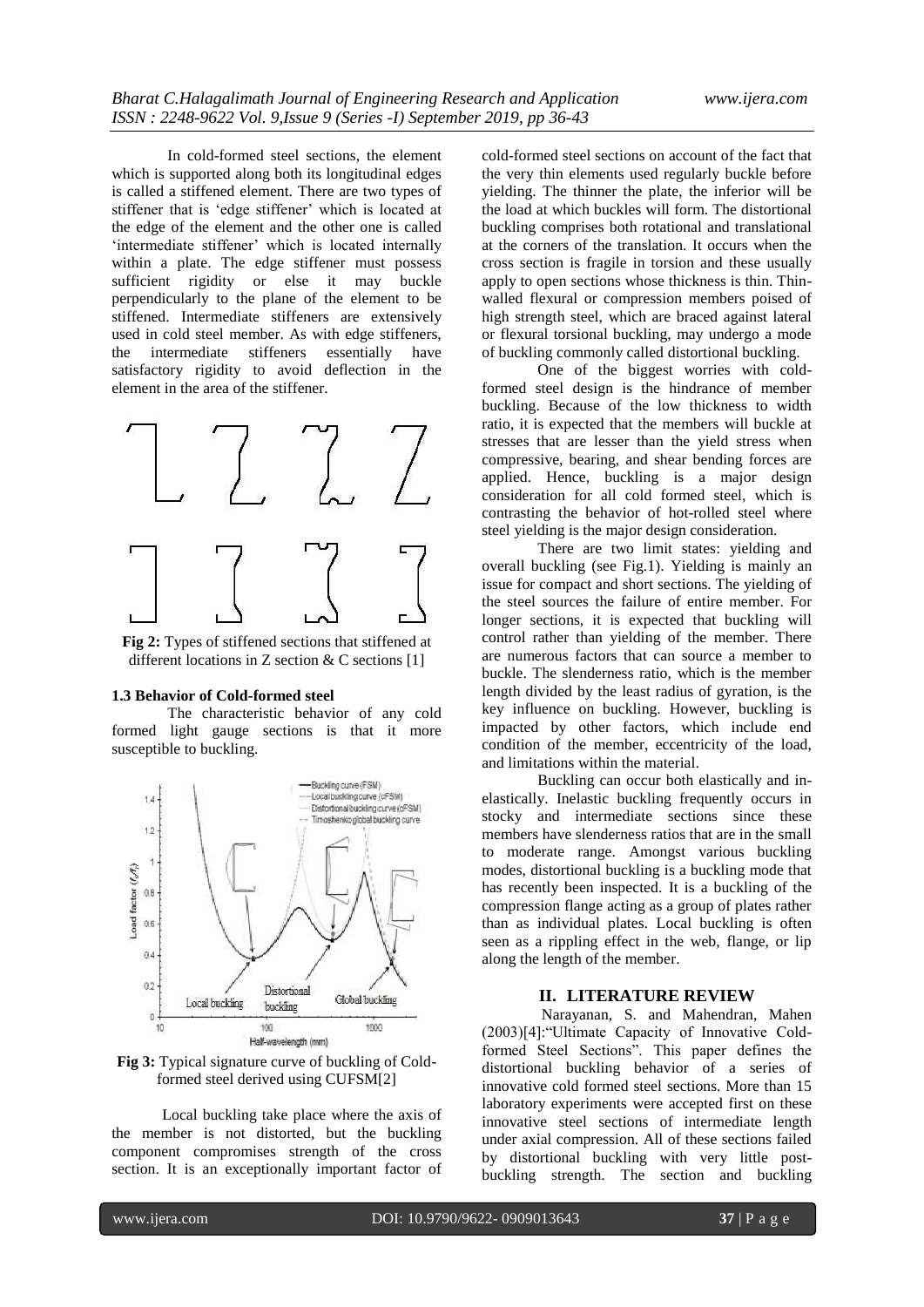properties of the sections were determined using the finite strip analysis program THINWALL. The distortional buckling and nonlinear ultimate strength behavior of the sections was investigated in detail using finite element analyses. The finite element analyses included relevant geometric imperfections and residual stresses. The deflection and strain results from the experiments compared well with those from the analyses. The ultimate design load capacities were assessed using the provisions of Australian Cold-formed Steel Structures Standard AS/NZS 4600-1996, and were compared with those from experiments and finite element analyses. A series of parametric studies was also carried out by varying the yield strength, thickness and section length. Details of this study and the results are obtained in this paper.

M. Macdonald, M.A. Heiyantuduwa, J. Rhodes (2008)[5]: "Recent developments in the design of cold-formed steel members and structures". In this paper the main types of coldformed steel members are described, the particular characteristics affecting their design are discussed, as are the ways in which design specifications deal with these characteristics. The various types of buckling which can occur, and which may interact with each other to promote failure at loads substantially less than those, which would be obtained in the absence of these effects. The complications induced by such effects must be taken into account in design, if the potential benefits offered by the use of such members are to be realized, and in recent design specifications this has been realized.

Jia-Hui Zhang, Ben Young (2011)[6]: "Compression tests of cold-formed steel I-shaped open sections with edge and web stiffeners". In this research, a series of section tests on cold-formed steel I-shaped open sections with edge and web stiffeners were conducted. The section specimens were compressed between fixed ends. The sections were failed by local, distortional, flexural buckling and the interaction of these buckling modes. The failure modes and ultimate strengths of the section specimens were presented. The direct strength method in the North American Specification and the Australian/New Zealand Standard was used to calculate the design strengths of the I-shaped open section sections. The appropriateness of the direct strength method for I-shaped open sections with edge and web stiffeners was evaluated. In addition, the reliability of the direct strength method for the Ishaped open sections was evaluated using reliability analysis. It is shown that the direct strength method can be used for cold-formed steel I-shaped open sections with edge and web stiffeners.

Thomas H.-K. Kang, Kenneth A. Biggs, and Chris Ramseyer (2013)[7]: "Buckling Modes of Cold-Formed Steel Sections". This paper aimed at studying different buckling modes, determine the buckling mode and maximum buckling capacity of the built-up C-channels, and evaluate as per the AISI-2001 Specification. For these goals, the following was conducted: 1) different buckling modes of cold-formed steel sections were investigated; 2) previous research on built-up sections and testing rigs for section buckling was reviewed; and 3) the authors" buckling test results of 42 cold-formed built-up sections were examined.

S.A.Kakade1, B.A.Bhandarkar, S.K. Sonar, A.D.Samare (2014)[8]: "Study of various design methods for cold – formed light gauge steel sections for compressive strength". This paper provides an experimental investigation for the compressive strength of Cold – Formed light gauge steel plain (stiffened) tubular sections. The test specimens were brake pressed from high strength structural steel sheets. In addition, the test strengths were compared with the design strengths calculated using the Indian Standard and North American Specification for Cold –Formed steel structures. Compression members are linear members in which axial forces act to cause elongation (stretch). Such members can sustain loads up to the ultimate load, at which stage they may fail by rupture at a critical section. However, if the gross area of the member yields over a major portion of its length before the rupture load is reached, the member may become non – functional due to excessive elongation. I.S. 801- 1975 is in Working Stress Method (W.S.M.) and in (M.K.S.) system, so it is required to study Allowable Stress Design (A.S.D.), Load and Resistance-Factor-Design (L.R.F.D.) and Limit State Method (L.S.M.).It is revealed that the design strengths predicted by the Specification and Standard are generally very conservative. It is observed that some specimen show lower strength than the value predicted by the American Iron and Steel Institute.

Sreedhar Kalavagunta1, Sivakumar Naganathan and Kamal Nasharuddin Bin Mustapha (2013) [9]: "Experimental Study of Axially Compressed Cold Formed Steel Channel Sections", In this paper Axial compression tests on cold-formed lipped channel sections were conducted. A total of 27 lipped channel specimens were tested. This paper has outlined two current approaches to the design of lipped channel sections using an extension to the DSM in AISI and EWM in BS5950-5 specifications as well as the test results. The DSM employs gross cross sectional area were as EWM follows effective plate width for calculating cross section capacity. The experimental test results are very close to DSM and EWM methods.

A Jayaraman, et al. (2015) [10]: This paper manages the investigation and conduct of light gauge steel which is also known as cold formed steel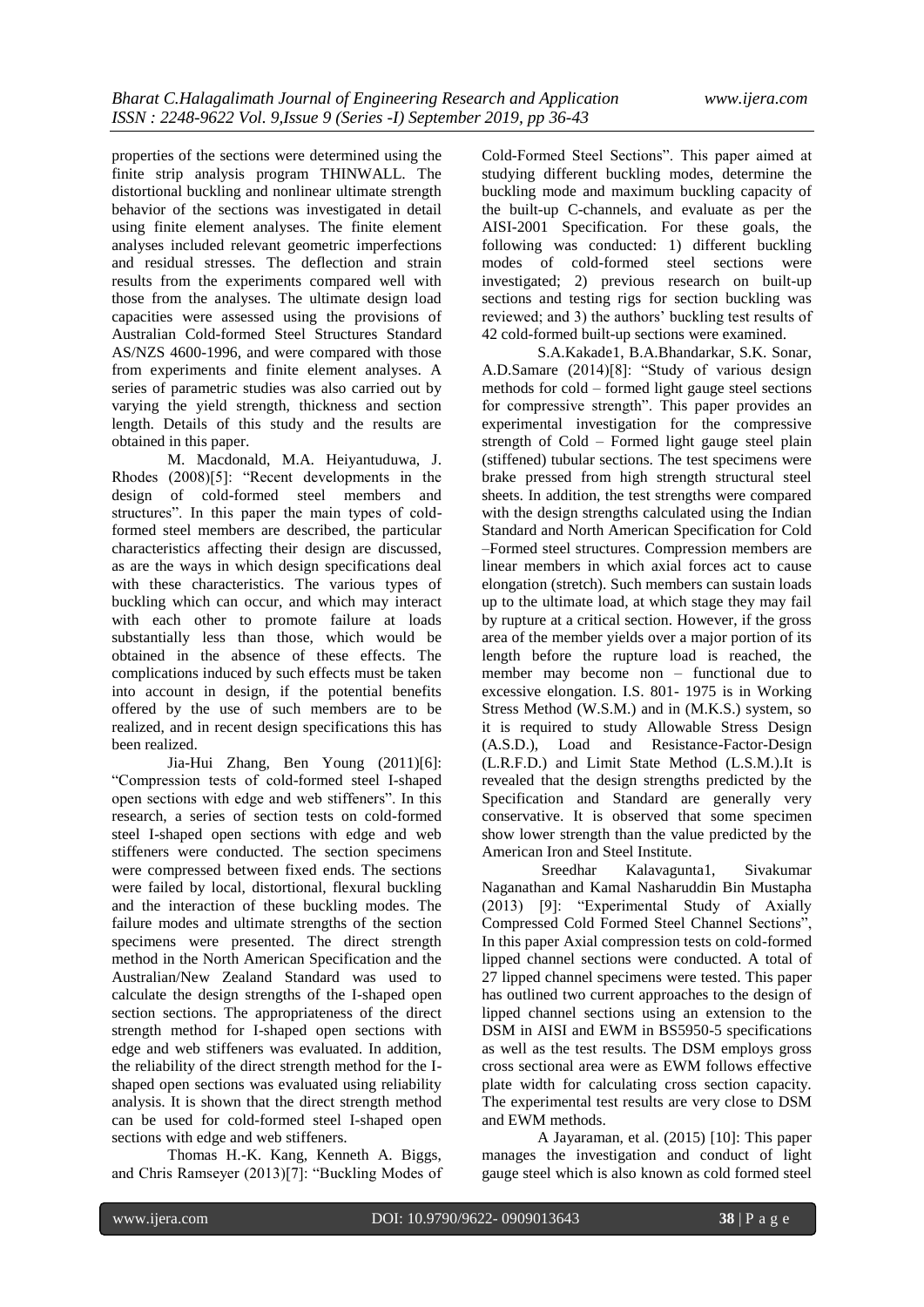using different codes. The Comparative study using different codes such as Limit State Method and Working Stress Method, Euro code was considered to study the bending strength, high loading capacity of the steel area, high load carrying capacity, minimum deflection, minimum local buckling and distortional buckling of the steel section that were conduction and the results were computed using limited state method, working state method. The examples are organized by uniformly distributed loading along with simply supported conditions, Also this study deals with to know which section using which code of the steel section which has good load bearing capacity also which satisfies other strength criteria along with that the most important this is which is economical method to be adapted was fundamental target of this paper, In this paper in the theoretical investigations limit method that in SI method has get high loading, strength, high load carrying capacity , the maximum deflection and minimum local buckling and to the other codes. Also it was observed that the euro code gives solitary estimation of delta condition.

# **III. OBJECTIVES**

1) To study different modes of buckling that occur in Cold-formed steel members that are subjected to flexural loading.

2) To obtain the Finite strip solutions for buckling classes such as global, distortional or local buckling with CUFSM software.

3) To study, design and compare the values of flexural strength as per IS 801-1975, BS5950- 5:1998, AISI-S100-07.

4) To observe the effect of lip depth on the moment capacity of a section as per the codes.

#### **IV. DESIGN OF FLEXURAL MEMBERS**

**4.1 Calculation as per IS Code 801-1975 of practice for use of cold formed light gauge steel structural members in general building construction**;

I Specimen: Lipped Channel Section For length  $L = 2000$  mm with  $Lip = 10$  mm Computation of sectional properties Depth  $d = 250$  mm Width  $b = 50$  mm Thickness  $t = 5$  mm Depth of lip  $D = 10$  mm  $A<sub>gross</sub>= 1750$  mm<sup>2</sup>  $I_{xx} = 1395.2$  cm<sup>4</sup>  $x_{cg} = 10.2$  mm  $Iyy = 35.75$  cm<sup>4</sup>  $r_{\min} = 14.3$  mm

#### **Calculation of Effective Area**

As per clause 6.1, Page No 11, IS 801-1975, Basic allowable design stress,  $f = 0.6$  Fy

$$
= 0.6 \times 250
$$
  
\n $f = 150 \text{ N/mm}^2$   
\nAs per clause 5.2.1.1, Page No 6, IS 801-1975,  
\n $\left(\frac{w}{t}\right) \lim_{t \to \infty} \frac{1435}{\sqrt{f}} = \frac{1435}{\sqrt{150}} = 36.704$   
\nFor Shorter side:  
\nFor 50 mm:  
\n $\frac{w}{t} = \frac{50 - 2 \times 5}{5} = 8 < \left(\frac{w}{t}\right) \lim_{t \to \infty} \frac{1}{t}$ 

 $\therefore$  For flange with w/t less than  $(w/t)_{\text{lim}}$ .

Effective width =  $w = b = 50 - 2 X 5 = 40$  mm. For 10 mm:

$$
\frac{w}{t} = \frac{10 - 1 \times 5}{5} = 1 < \left(\frac{w}{t}\right) \lim_{t \to \infty}
$$

 $\therefore$  For flange with w/t less than  $(w/t)_{lim}$ . Effective width =  $w = b = 10 - 5 = 5$  mm.

For longer side:

$$
\frac{w}{t} = \frac{250 - 2 \times 5}{5} = 48 > \left(\frac{w}{t}\right) \lim_{t \to \infty} \frac{w}{t}
$$
  
For flange with w/t larger than (w/t)<sub>lim</sub>  

$$
\frac{b}{t} = \frac{2120}{5} \left(1 - \frac{465}{t}\right)
$$

$$
\frac{1}{5} - \frac{1}{\sqrt{1500}} \left( 1 - \frac{1}{(48)\sqrt{1500}} \right)
$$

••  $b_{\text{eff}} = 40.78 \text{ X } 5$ 

 $= 203.94$  mm

 $\therefore$  Total Effective area = (5x10) x2+ (5x5) x2+ 46x5  $A_{\text{eff}} = 380 \text{ mm}^2$ 

## **Determination of safe load;**

 $Z_{xx}$  = 111.6 x 10<sup>3</sup> mm<sup>3</sup>  $M_r = Z_{xx}$  x f  $=111.6x10^{3}x141$  $M_r = 15.73$  kNm And,  $M_r = \frac{wl^2}{8}$  $15.73 \times 10^6$  =  $w = 31.46$  N/mm

**Check for web shear;**

Max shear force =  $= 31.46$  kN  $F_{max}$ Max average shear stress  $=$ shear area  $=$   $\frac{1}{2}$   $\frac{1}{2}$   $\frac{1}{2}$   $\frac{1}{2}$   $\frac{1}{2}$   $\frac{1}{2}$   $\frac{1}{2}$   $\frac{1}{2}$   $\frac{1}{2}$   $\frac{1}{2}$   $\frac{1}{2}$  $250x5$  $= 25.168$  N/mm<sup>2</sup> Determination of deflection;<br>  $\partial = \frac{5wl^4}{384EI}$  $= 2.34$  mm

Permissible; 
$$
\frac{span}{325} = \frac{2000}{325}
$$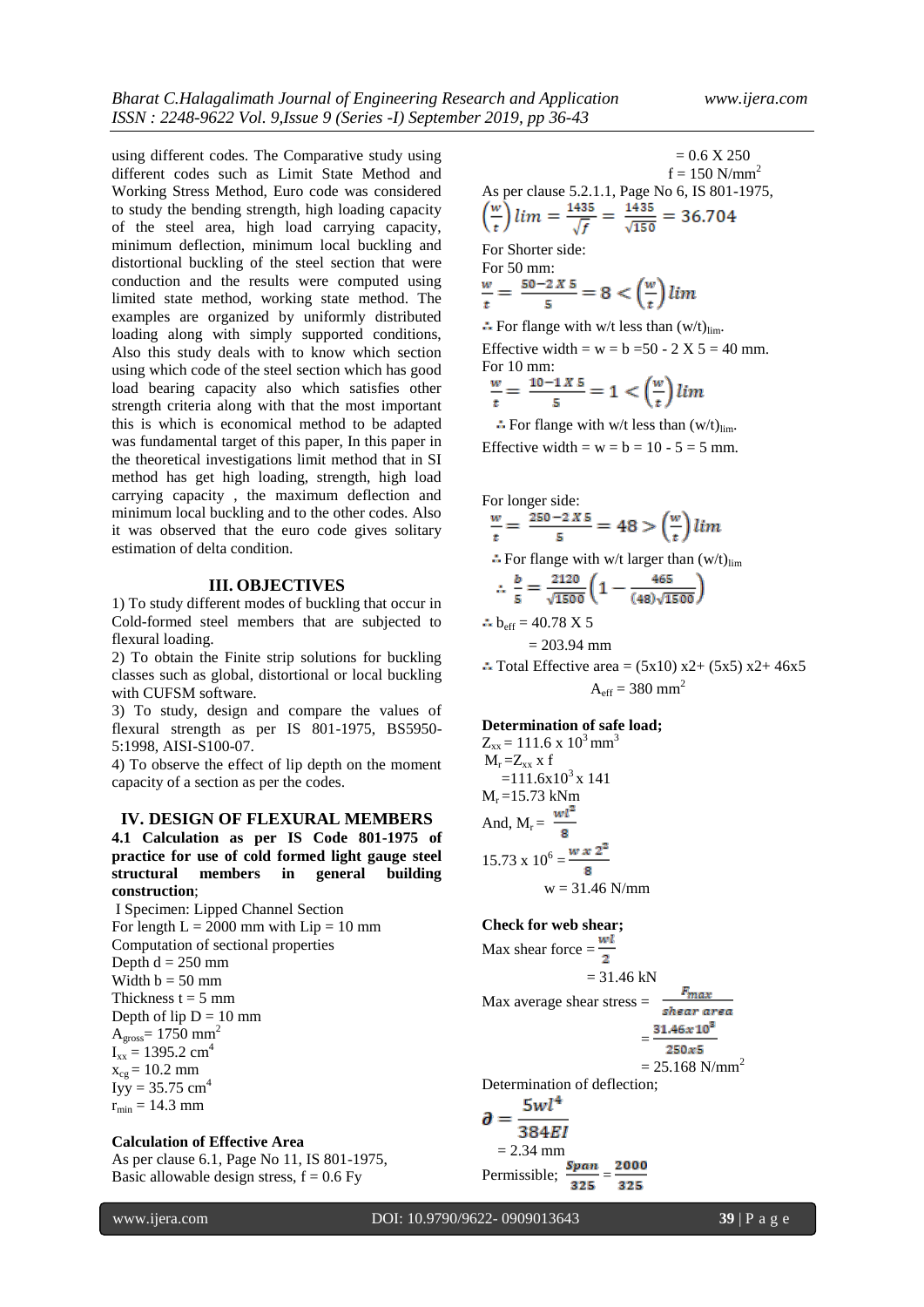#### $= 6.15$  mm

Moment capacity of a lipped channel section with lip 10 mm is 15.73kNm

**4.2 Calculation as per British Standard 5950- 5:1998: Code of practice for design of cold formed thin gauge section** I Specimen: Lipped Channel Section For length  $L = 2000$  mm Computation of sectional properties; Depth  $d = 250$  mm Width  $w = 50$  mm Thickness  $t = 5$  mm  $A<sub>gross</sub> = 1750$  mm<sup>2</sup>  $I_{xx} = 1395.20$  cm<sup>4</sup>  $x_{cg} = 10.2$  mm  $I_{yy} = 35.75$  cm<sup>4</sup>  $r_{min} = 1.43$  cm  $Z_{xx}$  = 111.6 cm<sup>3</sup>

#### **Limiting stress for stiffened web;**

$$
p_o = \left\{ 1.13 - 0.0019 \frac{D_w}{t} \left( \frac{Y_s}{280} \right)^{\frac{1}{2}} \right\} X P_y \text{ Or } p_o
$$
  
=  $p_y$   
 $p_y = \frac{240}{1.15} = 208.67 \text{ N/mm}^2$   

$$
p_o = \left\{ 1.13 - 0.0019 \frac{250}{5} \left( \frac{240}{280} \right)^{\frac{1}{2}} \right\} X 208.67
$$

 $= 217.46$  N/mm<sup>2</sup>

#### **Calculation of Effective width of compression flange;**

As per clause 4.3 page no. 12, BS5950-5:1998  $h = \frac{B2}{B1} = 225/25=9$  $K_1 = 5.4 - \frac{1.4m}{0.61h} - 0.02h^3$  $= 5.4 - \frac{24449}{0.648} - 0.02*9^3$  $= 10.5$  or 4(minimum)  $P_{cr} = 185000 * K1 * \left(\frac{t}{h}\right)$  $= 7400$  N/mm<sup>2</sup> If  $\frac{1}{2}$  < 0.123,  $\frac{1}{2}$  = 1  $\frac{fc}{pcr}$  =0.029<0.123  $\frac{beff}{b} = 1$  $\therefore$  b<sub>eff</sub> = 25 mm **Moment of Resistance;**  $M_{cr} = Z_{xc} * f_c$  $= 111.6x10<sup>3</sup>$  x 202.7= 22.63 kN-m

**Buckling resistance moment (Mb);**  $\mathbf{M}_\text{y}=\mathbf{p}_\text{y}$  \*  $\mathbf{Z}_\text{c}$  $= 23.28kN-m$ 

**Elastic lateral buckling resistance moment;**<br> $\pi^2 AED = 2 \times 2 \times 1^2 AEB = 5 \times 2 \times 2 \times 5$ 

$$
M_{E} = \frac{n_{E}B}{2\frac{LE}{ry}} * Cb(1 + \frac{1}{20}(\frac{m}{ry} * \frac{v}{D})^{2})^{0.5}
$$
  
= 26.43 kNm  
Effective Length L<sub>E</sub> = 0.85L = 0.85 X 2000 =  
1700mm  
\n $\eta$  is the Perry coefficient and is calculated as,  
 $\frac{L_{E}}{r} = \frac{1700}{14.3} = 139.46$   
For  $\frac{L_{E}}{r} > 40C_{b}$ ,  $\eta = 0.002(\frac{L_{E}}{r} - 40)$   
 $\eta = 0.002(139.46 - 40)$   
 $\eta = 0.199$   
 $\therefore \phi = \frac{P_{cs} + (1 + \eta)P_{E}}{2} = \frac{23.28 + (1 + 0.199) X 26.43}{2}$   
 $\therefore \phi = 27.48$   
 $Mb = \frac{M_{E}M_{y}}{\phi + \sqrt{\phi^{2} - P_{E}P_{cs}}} \le M_{c}$   
 $= \frac{23.28 * 26.43}{27.48 + \sqrt{27.48^{2} - 23.28 * 26.43}} \le M_{c}$   
= 9.44 < 22.63  
= 9.44kNm  
And,  $M_{r} = \frac{wt^{2}}{8}$   
 $9.44 \times 10^{6} = \frac{wt \times 2^{2}}{8}$   
 $w = 18.88 N/mm$   
**Deflection;**  
 $\theta = \frac{5wl^{4}}{384EI}$   
= 1.409 mm

Moment capacity of a lipped channel section with lip 10 mm is 9.44kNm.

# **4.3 Computation as per AISI S100-07: North American specification for the Design of coldformed steel structural members**

I Specimen: Direct Strength Method

Given Computation of Elastic Local and Distortional Buckling Stresses

From the Confined and Constrained Finite trip Method,

The  $(M_{\text{crl}})$  and distortional buckling stresses are using the CUFSM software the graphs are represented as shown in the Fig 4;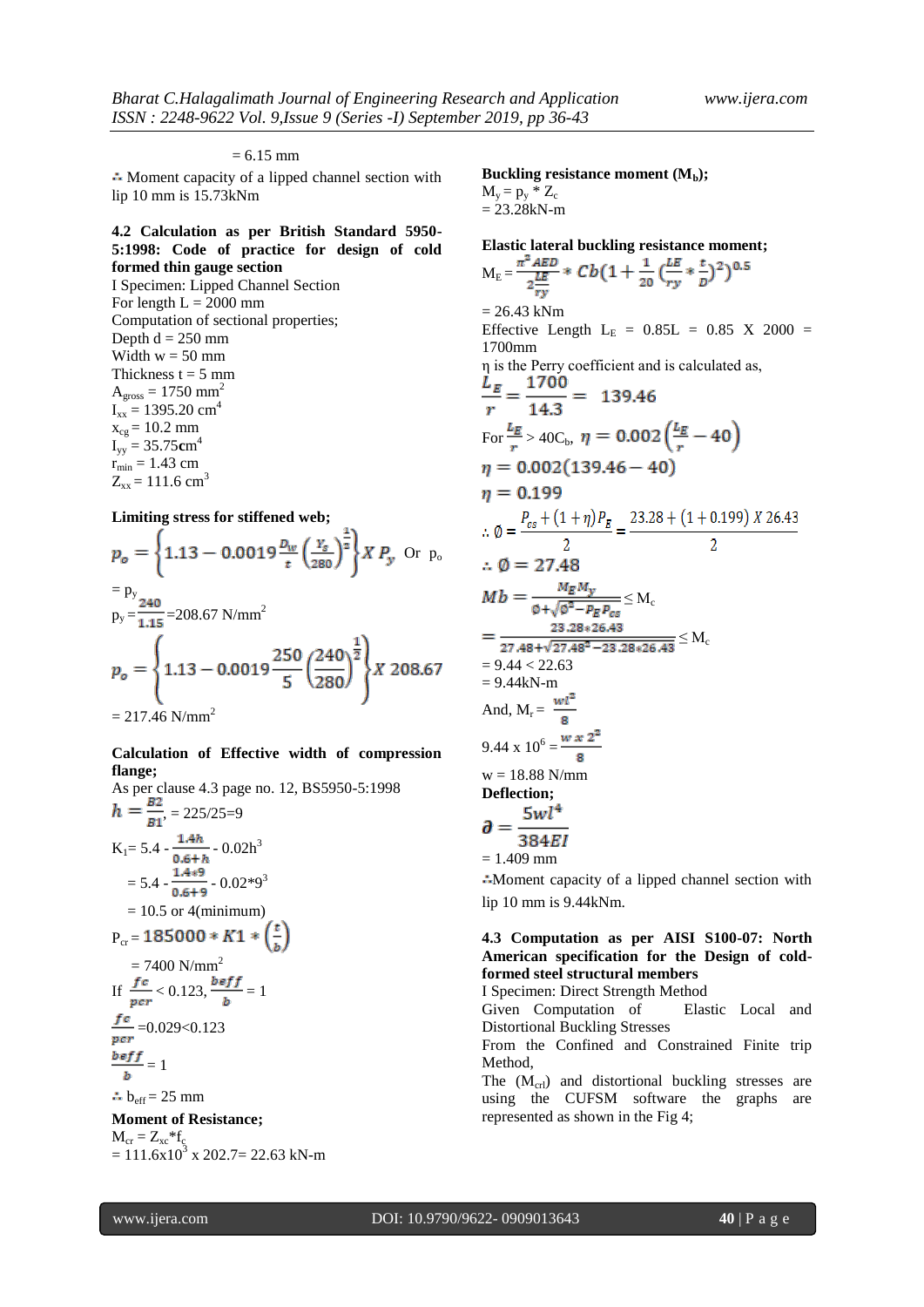

Fig 4:  $M_{\text{crl}}$  Values of section C10, with the help of the above we directly got the values of  $M_{\text{crl}}$  and  $M_{\text{crd}}$ at various lengths



**Fig 5:** Buckled shape at the length of 30 inches of section C10



**Fig 6:** Classification of global distortional and local values at different length of the section C10

**Calculations for Direct Strength Method;**  $F_v = 36.25$  ksi From the CUFSM we got the values of

 $M_v = 277.02$  kip-in

 $\frac{M_{\text{cyl}}}{My} = 5.22 \text{ @ } 9 \text{ inch half wavelength}$  $\frac{Mcrd}{My} = 5.55 \text{ } @30 \text{ inch half wavelength}$  $M_{\text{crl}} = 1446.04 \text{ kip-in}$  $M_{\text{crd}} = 1537.46$  kip-in

# **For Lateral Torsional Buckling;**

If  $M_{cre} < 0.56 M_{y}$  $M_{ne} = M_{cre}$ If 2.78 $M_{y} > M_{cre} > 0.56 M_{y}$  $M_{ne} =$ If  $M_{\text{cre}}$  > 2.78 $M_{\text{v}}$  $M_{ne} = M_{v}$  $M_{ne} = 277.02$  kip-in

# **Calculation of Nominal Flexural Strength Mnl, For Local Buckling**

Where,  $\lambda_L = \sqrt{\frac{M_{\text{c}}}} = 0.437$ For  $\lambda_d < 0.776$  $M_{nl} = M_{ne}$ Hence  $M_{nl} = 277.02$  kip-in **For Distortional Buckling**, Where,  $\lambda_d = \sqrt{\frac{M \cos \theta}{M \cos \theta}} = 0.42$ For  $\lambda_d$  < 0.776  $M_{nd} = M_{ne}$  $M_{nd} = 277.02$  kip-in Design of Nominal Strength  $M_n = 277.02$  kip-in **For Allowable Stress Design;**  $\Omega_b = 1.67$ Allowable Strength Design =  $\frac{Mne}{\Omega b} = \frac{277.02}{1.67} = 165.88$ kip-in. i.e. 18.74 kNm And,  $M_r = \frac{wl^2}{8}$  $18.74 \times 10^6$  =

$$
w = 37.48 \text{ N/mm}
$$

**Deflection**

$$
\partial = \frac{5wl^*}{384EI}
$$

 **=** 2.79 mm

Moment capacity of a lipped channel section with lip 10 mm is 18.74kNm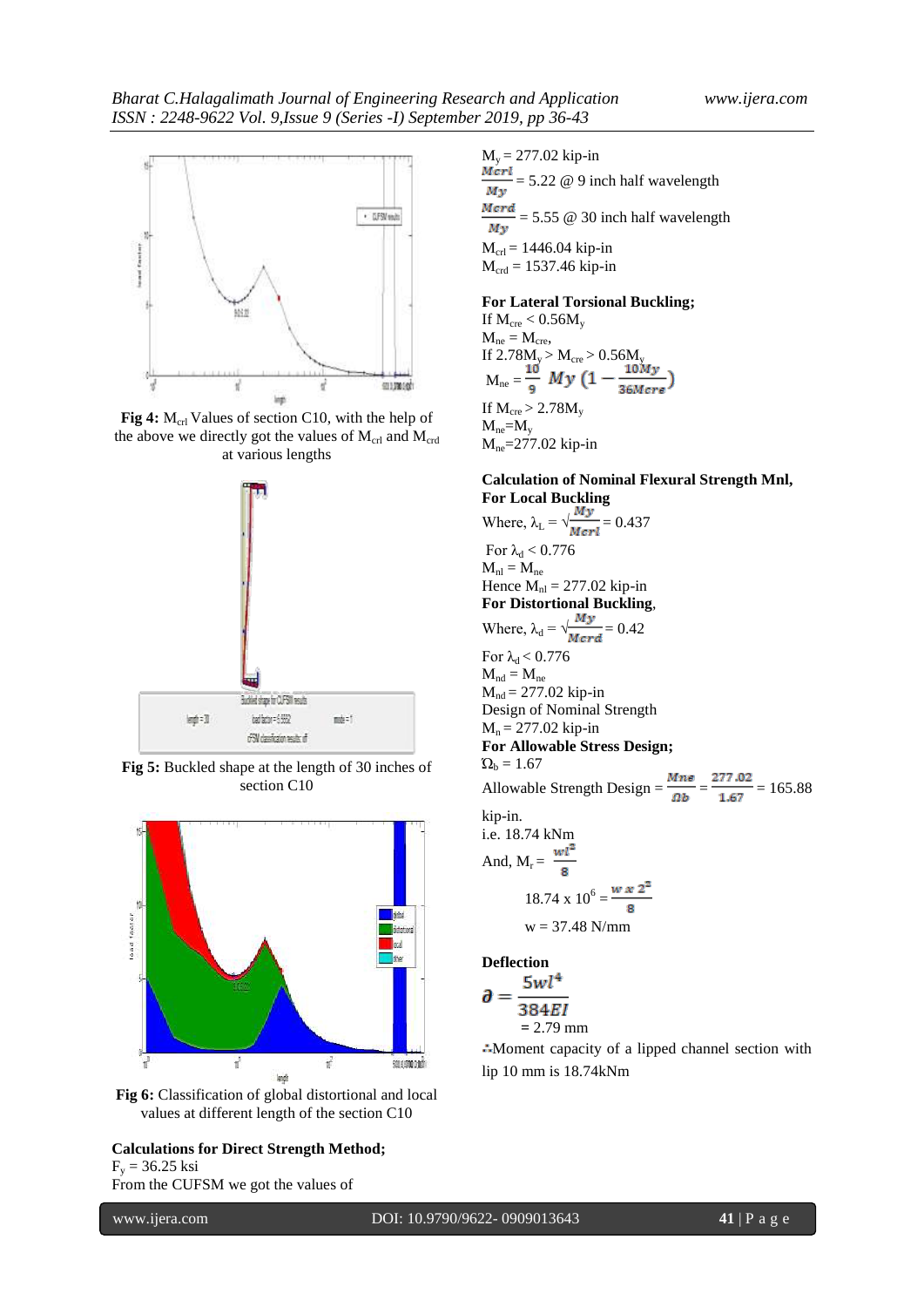**V. RESULTS AND DISCUSSION TABLE 1:** Moment capacities of sections as per IS Code 801-1975

| Channel        | Moment    | Load      | Corresponding     |  |  |  |
|----------------|-----------|-----------|-------------------|--|--|--|
| <b>Section</b> | Capacity  | Carrying  | <b>Deflection</b> |  |  |  |
|                |           | Capacity  |                   |  |  |  |
| $C-10$         | 15.73 kNm | 31.46N/mm | 2.34mm            |  |  |  |
|                |           |           |                   |  |  |  |
| $C-20$         | 17.10 kNm | 34.20N/mm | 2.34mm            |  |  |  |
|                |           |           |                   |  |  |  |
| $C-30$         | 18.23 kNm | 36.47N/mm | 2.34mm            |  |  |  |
|                |           |           |                   |  |  |  |

**TABLE 2:** Moment capacities of sections as per BS  $505051008$ 

| ., , , , , , , , , , , , , |           |           |                      |  |  |  |
|----------------------------|-----------|-----------|----------------------|--|--|--|
| Channel                    | Moment    | Load      | Corresponding        |  |  |  |
| <b>Section</b>             | Capacity  | Carrying  | Deflection           |  |  |  |
|                            |           | Capacity  |                      |  |  |  |
|                            |           |           |                      |  |  |  |
| $C-10$                     | 9.44 kNm  | 18.88N/mm | 1.41mm               |  |  |  |
|                            |           |           |                      |  |  |  |
| $C-20$                     | 11.33 kNm | 22.66N/mm | 1.55mm               |  |  |  |
|                            |           |           |                      |  |  |  |
| $C-30$                     | 12.26 kNm | 24.52N/mm | $1.57$ <sub>mm</sub> |  |  |  |
|                            |           |           |                      |  |  |  |

**TABLE 3:** Moment capacities of sections as per AISI S100-07

| Channel | Moment    | Load      | Corresponding |  |  |  |
|---------|-----------|-----------|---------------|--|--|--|
| Section | Capacity  | Carrying  | Deflection    |  |  |  |
|         |           | Capacity  |               |  |  |  |
|         |           |           |               |  |  |  |
| $C-10$  | 18.74 kNm | 37.48N/mm | $2.79$ mm     |  |  |  |
|         |           |           |               |  |  |  |
| $C-20$  | 20.17 kNm | 40.34N/mm | $2.77$ mm     |  |  |  |
|         |           |           |               |  |  |  |
| $C-30$  | 21.37 kNm | 42.74N/mm | $2.75$ mm     |  |  |  |
|         |           |           |               |  |  |  |

#### **5.2 Discussions**

1) From the investigation carried out for the cold formed sections, it is clear that the sections with greater lip depth show increased moment capacities. The percentage increase in moment capacities of C20 & C30 compared to C10 with increasing lip depth as per,

IS801-1975 9% and 16% respectively BS5950-5:1998 20% and 30% respectively

AISI-S100-07 is 8% and 14% respectively.

2) Even though IS801-1975 and BS5950-5:1998 are based on effective width method IS801- 1975 considers w/t ratio only while evaluating effective width whereas effective width in BS5950-5:1998 are based on the limiting stresses also.

- 3) The lateral buckling capacity calculated as per IS800:2007 is in good agreement with the finite strip method for the sections C20and C30. Also the Moment capacities obtained using IS801:1975 are well below the buckling moments calculated according to CUFSM/AISI.
- 4) The graphical representation of the nominal strengths of the sections is as shown in fig.7;



**Fig 7:** Graphical representation of moment capacities

The moment capacities obtained as per BS 5950 are much lower as compared to IS 801 and AISI this is mainly due to the effective lip width is not being considered in the calculations of moment capacity. The moment capacities as per IS801 and AISI are very close to each other.

# **VI. CONCLUSIONS**

- 1) Even though both IS801 and BS5950 are based on effective width method itself, the consideration of cornering effect due to cold forming makes them different.
- 2) The lips are observed to add up the overall stiffness of the sections.
- 3) The effect of lip depth is seen on the moment carrying capacities as evaluated by IS801-1975 and AISI-S100-07.
- 4) The moment carrying capacities obtained by BS5950-5:1998 is much lower compared to IS801-1975 and AISI-S100-07.
- 5) Mode of failure was due to local buckling in all the three sections as observed from CUFSM analysis.
- 6) The percentage difference between IS801 and BS5950 is about 40% and that of AISI-S100 with IS801 is 20%.
- 7) The lip depth of the sections doesn"t affect the deflections much.